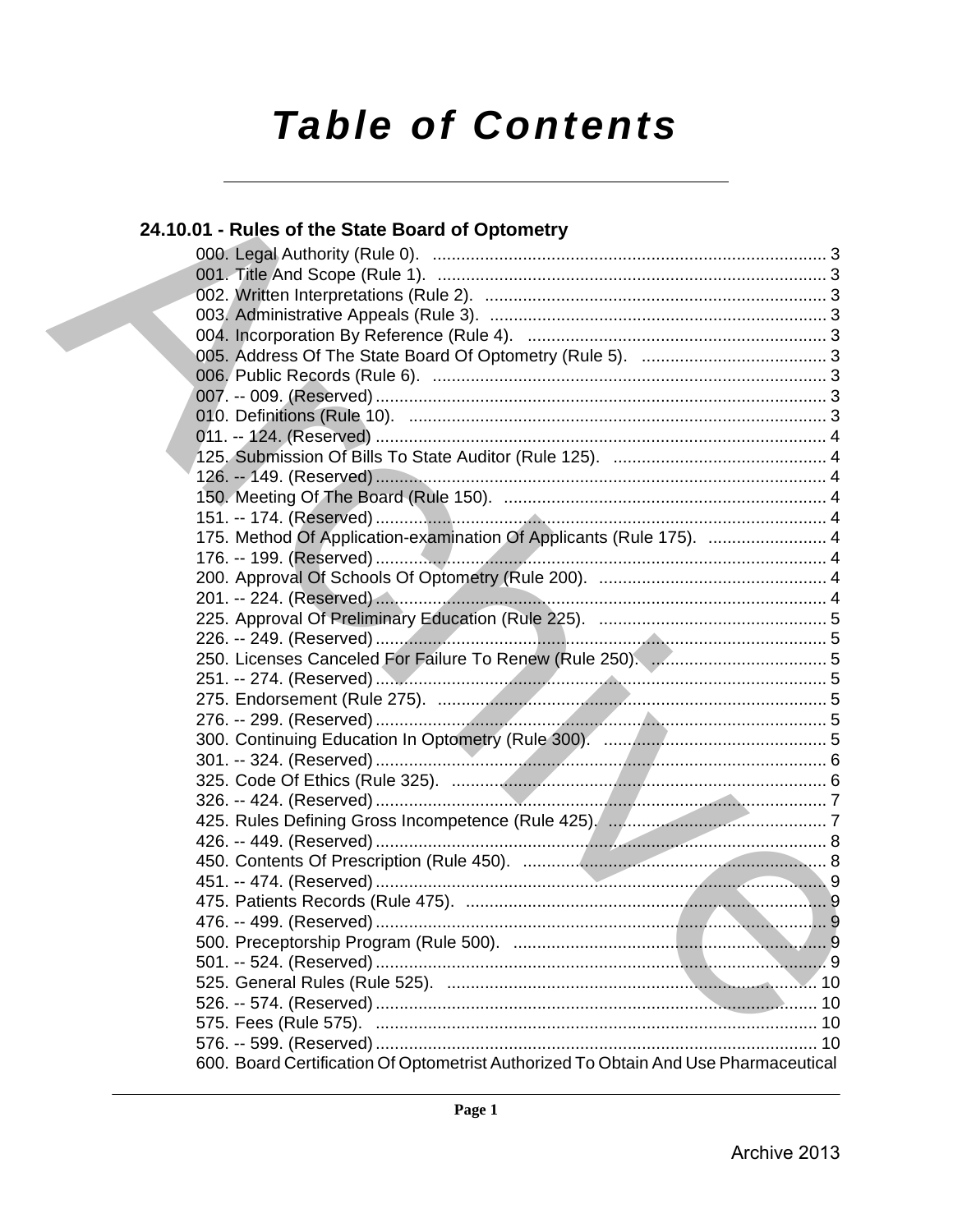# Table of Contents (cont'd)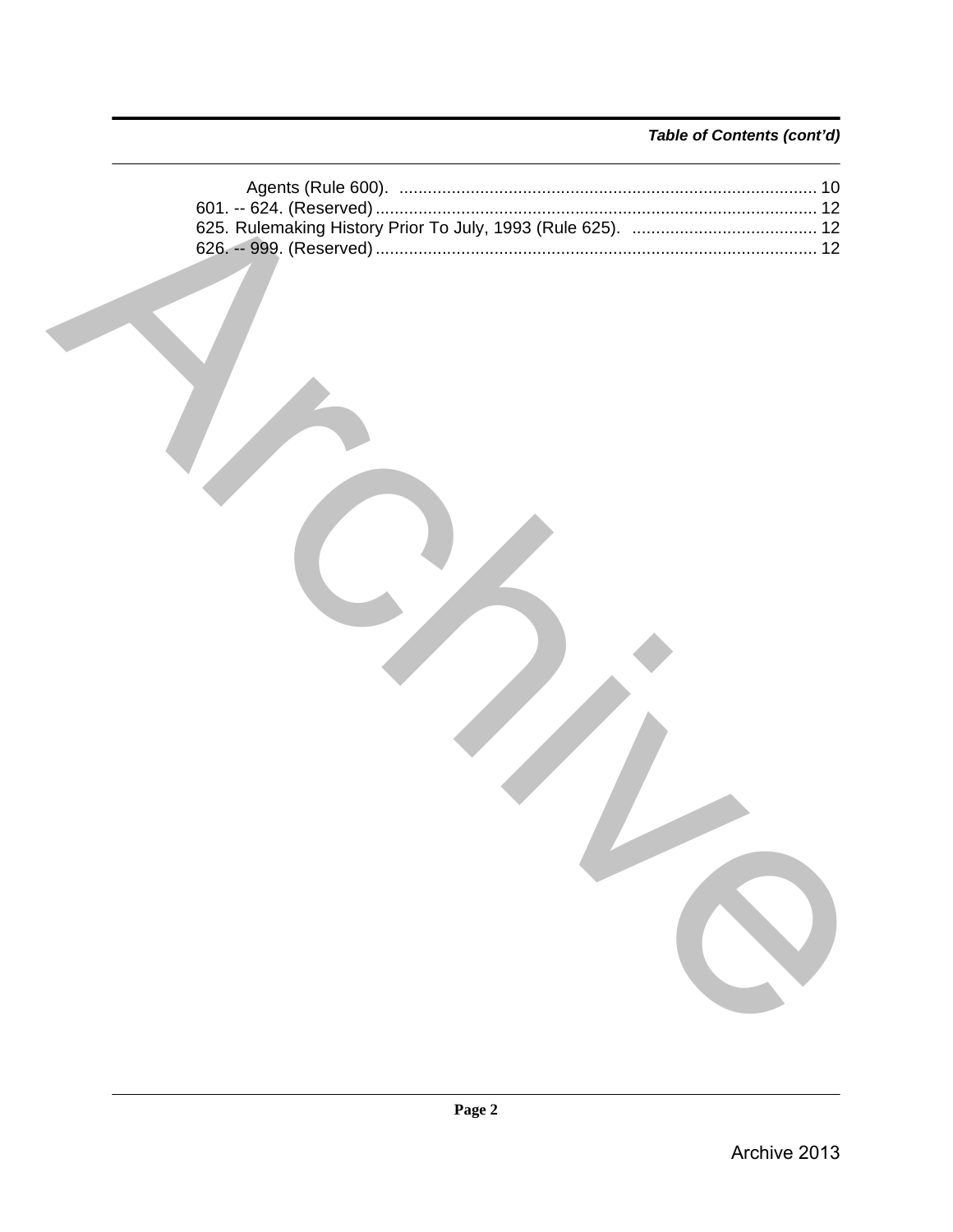### **IDAPA 24 TITLE 10 CHAPTER 01**

### **24.10.01 - RULES OF THE STATE BOARD OF OPTOMETRY**

### <span id="page-2-1"></span>**000. LEGAL AUTHORITY (RULE 0).**

These rules are hereby prescribed and established pursuant to the authority vested in the State Board of Optometry by the provisions of Section 54-1509, Idaho Code. (7-1-93)

### <span id="page-2-2"></span>**001. TITLE AND SCOPE (RULE 1).**

These rules shall be cited as IDAPA 24.10.01, "Rules of the State Board of Optometry." (7-1-93)

### <span id="page-2-3"></span>**002. WRITTEN INTERPRETATIONS (RULE 2).**

The board may have written statements that pertain to the interpretation of the rules of this chapter. Such interpretations, if any, are available for public inspection and copying at cost in the main office of the Bureau of Occupational Licenses. (3-15-02) Occupational Licenses.

### <span id="page-2-4"></span>**003. ADMINISTRATIVE APPEALS (RULE 3).**

Administrative appeals shall be governed by the Administrative Procedure Act, Title 67, Chapter 52, Idaho Code. (3-15-02)

<span id="page-2-5"></span>**004. INCORPORATION BY REFERENCE (RULE 4).**

These rules do not incorporate by reference any document other than those sections of Idaho Code so referenced. (3-15-02)

# <span id="page-2-6"></span>**005. ADDRESS OF THE STATE BOARD OF OPTOMETRY (RULE 5).**

<span id="page-2-0"></span>The office of the State Board of Optometry is located within the Bureau of Occupational Licenses, 700 W. State Street, Boise, Idaho 83702. The Bureau is open between the hours of 8:00 a.m. and 5:00 p.m. each day except Saturdays, Sundays and holidays. The telephone number of the Board is (208) 334-3233. The Board's fax number is (208) 334-3945. The Board's e-mail address is opt@ibol.idaho.gov. The Board's official website is http:// www.ibol.idaho.gov. 24.10.01 - RUES OF THE STATE BOARD OF OPTOMETRY<br>
THE INSERCTION TYPICAL AND THE TREE STATE BOARD OF OPTOMETRY<br>
THE INSERCTION TRIPLE AND CONSIDERATION (21.45)<br>
The multisment of Second 34.1594, halo Const<br>
The Properties

### <span id="page-2-7"></span>**006. PUBLIC RECORDS (RULE 6).**

The records associated with the State Board of Optometry are subject to the provisions of the Idaho Public Records<br>Act, Title 9, Chapter 3, Idaho Code. (3-15-02) Act, Title 9, Chapter 3, Idaho Code.

### <span id="page-2-8"></span>**007. -- 009. (RESERVED)**

### <span id="page-2-9"></span>**010. DEFINITIONS (RULE 10).**

<span id="page-2-13"></span><span id="page-2-12"></span><span id="page-2-11"></span><span id="page-2-10"></span>**01. Board**. The State Board of Optometry as prescribed in Section 54-1503, Idaho Code. (7-1-93)

**02.** Bureau. The Bureau of Occupational Licenses as prescribed in Sections 54-1509 and 67-2602, Idaho Code. (3-15-02) Idaho Code. (3-15-02)

**03.** Low Vision. Refer to Section 54-1501(5), Idaho Code, correcting defects may include low vision thinited to low vision rehabilitation. (7-1-97) but is not limited to low vision rehabilitation.

<span id="page-2-14"></span>**04. Opticianry**. The professional practice of filling prescriptions from a licensed optometrist or ophthalmologist for ophthalmic lenses, contact lenses, and any other ophthalmic device used to improve vision. Opticianry does not include prescriptive authority.

<span id="page-2-15"></span>**05. Vision Therapy**. Any person who assesses, diagnoses, treats, or prescribes treatment for conditions of the visual system or manages a patient with vision therapy, visual training, visual rehabilitation, orthoptics or eye exercises or who hold him/herself out as being able to do so for the rehabilitation and/or treatment of physical, physiological, sensorimotor, neuromuscular or perceptual anomalies of the eyes or vision system or who prescribes or utilizes lenses, prisms, filters, occlusion or other devices for the enhancement, rehabilitation and/or treatment of the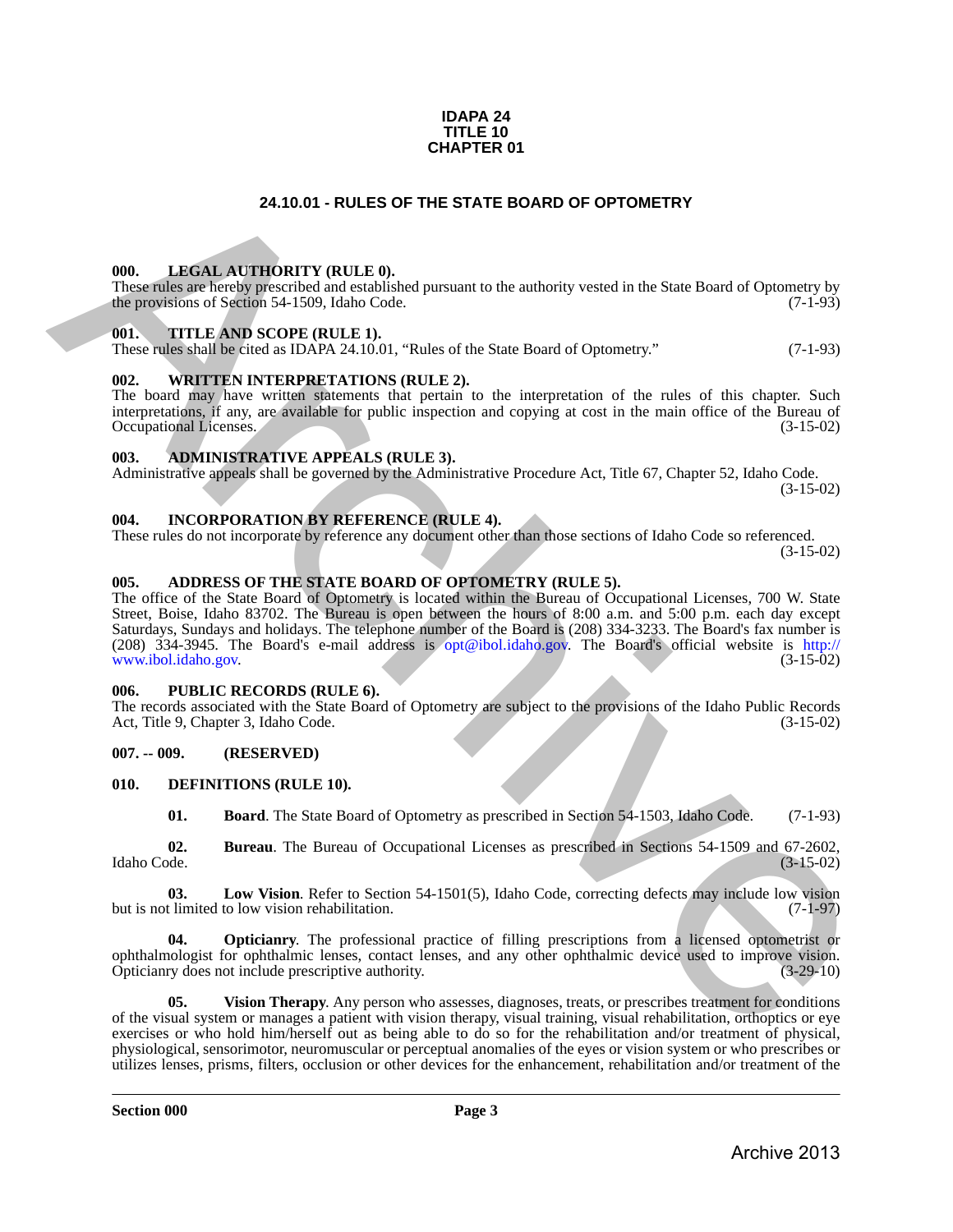visual system or prevention of visual dysfunctions, except under the supervision and management of a licensed optometrist, is engaged in the practice of optometry. (7-1-97) optometrist, is engaged in the practice of optometry.

# <span id="page-3-0"></span>**011. -- 124. (RESERVED)**

### <span id="page-3-15"></span><span id="page-3-1"></span>**125. SUBMISSION OF BILLS TO STATE AUDITOR (RULE 125).**

All vouchers to be submitted to the State Auditor for payment out of the State Board of Optometry fund shall be approved by the Board and verified by the Secretary as authorized by the Board. (7-1-93)

# <span id="page-3-2"></span>**126. -- 149. (RESERVED)**

### <span id="page-3-10"></span><span id="page-3-3"></span>**150. MEETING OF THE BOARD (RULE 150).**

Notice of all meetings not having been announced at the preceding meeting shall be given to each member of the Board by the secretary two (2) weeks in advance of such meeting. Such notice shall be in writing informing each member as to the time, place, and purpose of the meeting. In the event that written notice cannot be given two (2) weeks in advance, the chairman may instruct the secretary to notify each member of the Board either by telephone or telegraph as to the time, place and purpose of the meeting and any Board member who attends or participates in the meeting shall be deemed to have waived any objection to any notice required by the rules. (7-1-93) meeting shall be deemed to have waived any objection to any notice required by the rules. visual system presentent of visual hydroxities, except under the supervision and management of  $\alpha$ -1.97)<br>
0.1. - 124. **RESERVED DE BULLS TO STATE ALDITOR (RULE 125).**<br>
13.5. SUIMMESSION DP BULLS TO STATE ALDITOR (RULE

# <span id="page-3-4"></span>**151. -- 174. (RESERVED)**

### <span id="page-3-11"></span><span id="page-3-5"></span>**175. METHOD OF APPLICATION-EXAMINATION OF APPLICANTS (RULE 175).**

Applications for license shall be made on forms approved by the Board of Examiners which may be obtained and which must be filed in the office of Occupational License Bureau at Owyhee Plaza, 1109 Main Street, Suite 220, Boise, Idaho 83702. (3-30-01)

<span id="page-3-12"></span>

| 01. | <b>Application Fee.</b> The application fee must be accompanied by: |  | $(7-1-93)$ |
|-----|---------------------------------------------------------------------|--|------------|
|-----|---------------------------------------------------------------------|--|------------|

| а. | m1<br>The required fee. |  |  |  |  |  | $(7-1-93)$ |
|----|-------------------------|--|--|--|--|--|------------|
|----|-------------------------|--|--|--|--|--|------------|

**b.** An unmounted photograph three inches by three inches  $(3'' \times 3'')$ , head and shoulders only, taken the (1) year prior to the date of making the application.  $(7-1-93)$ within one  $(1)$  year prior to the date of making the application.

- **c.** A complete transcript of credits from any college of optometry attended.  $(7-1-93)$
- **d.** A photocopy of any diplomas granted by any college of optometry. (7-1-93)

<span id="page-3-14"></span><span id="page-3-13"></span>**e.** A copy of certified results establishing successful passage of the required examinations. (3-30-01)

**02. Application Review**. Only fully completed applications accompanied by appropriate documents eviewed for licensure. (3-30-01) shall be reviewed for licensure.

**03. Exam Content**. The written and the practical portions of the Idaho examination shall be all parts of the National Board of Examiners in Optometry Examination and the "Treatment and Management of Ocular Diseases" examination approved by the Association of Regulatory Boards of Optometry, Inc. (ARBO). A passing grade on both examinations shall be necessary before obtaining a license to practice Optometry in Idaho. (3-30-01)

### <span id="page-3-6"></span>**176. -- 199. (RESERVED)**

### <span id="page-3-9"></span><span id="page-3-7"></span>**200. APPROVAL OF SCHOOLS OF OPTOMETRY (RULE 200).**

The State Board of Optometry recognizes as reputable and in good standing the schools and colleges of optometry which have met the standards set by the Council on Optometric Education of the American Optometric Association, a list of which may be obtained from the secretary of the Board or from the office of the Bureau of Occupational<br>Licenses in Boise. (7-1-93) Licenses in Boise.

### <span id="page-3-8"></span>**201. -- 224. (RESERVED)**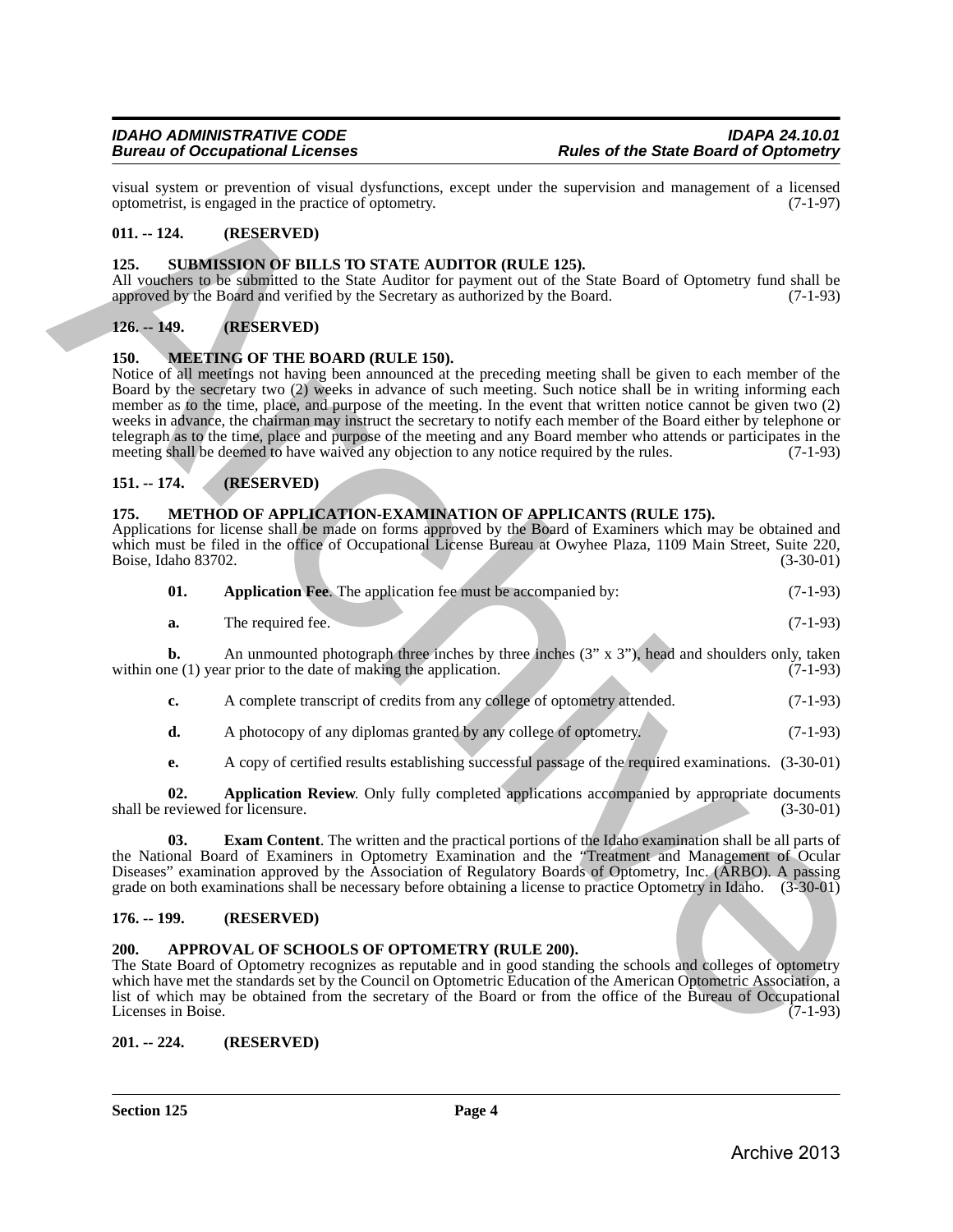### *IDAHO ADMINISTRATIVE CODE IDAPA 24.10.01 Bureau of Occupational Licenses Rules of the State Board of Optometry*

### <span id="page-4-7"></span><span id="page-4-0"></span>**225. APPROVAL OF PRELIMINARY EDUCATION (RULE 225).**

The State Board of Optometry recognizes the preliminary education prerequisites for entry into a school, college or university of optometry approved by the Council on Optometric Education of the American Optometric Association as adequate preliminary education prerequisites for licensing in Idaho. (7-1-93)

# <span id="page-4-1"></span>**226. -- 249. (RESERVED)**

# <span id="page-4-13"></span><span id="page-4-2"></span>**250. LICENSES CANCELED FOR FAILURE TO RENEW (RULE 250).**

Any person whose license has been canceled for failure to renew for a period of less than five (5) years may be reinstated upon payment of the renewal fee for each year the license was lapsed, payment of a one hundred fifty dollars (\$150) reinstatement fee, and upon providing documentation of having met the continuing education requirement for each year their license was lapsed. Any person whose license to practice optometry has been canceled for failure to renew for a period in excess of five (5) years may be reinstated in accordance with the requirements of Section 67-2614, Idaho Code, subject to examination by the State Board of Examiners of the State Board of Optometry at its discretion. (3-15-02)

# <span id="page-4-3"></span>**251. -- 274. (RESERVED)**

# <span id="page-4-10"></span><span id="page-4-4"></span>**275. ENDORSEMENT (RULE 275).**

<span id="page-4-12"></span>**01.** Endorsement. Any person who presents to the Board of Optometry a certified copy of a certificate or license of registration which he holds in good standing in another state or a foreign country, which state or foreign country has similar requirements for licensing or registration as is provided for new applicants in Idaho (including therapeutic privileges), may apply to the Board for the issuance of a license to practice optometry in the state of  $\lambda$ Idaho.  $(4-5-00)$ 

<span id="page-4-11"></span>**02. Conditions to be Granted a License**. The right to be granted a license to practice optometry in Idaho is also subject to the following conditions set out below: (7-1-93)

The submission of a completed application meeting the requirements of Subsection 175.01 icable fee. (4-5-00) including the applicable fee.

That the license or certificate of registration of the applicant shall not have been suspended or revoked by any state or country or subject to any pending or unresolved licensure action in any state or country. That the applicant must not have committed any act which would constitute a violation of the Optometry Act or Board<br>Rules. (4-5-00)  $\mu$  Rules.  $(4-5-00)$ 

**c.** For those licensed in another state the applicant must document to the Board for approval, the education, training, and examination for diagnostic and therapeutic privileges in the other state and return the state of Idaho law examination. (3-30-07) Idaho law examination.

**d.** That the applicant has been engaged in the practice of optometry continuously for three (3) of the  $\text{last four (4) years.}$  (3-30-07)

# <span id="page-4-5"></span>**276. -- 299. (RESERVED)**

# <span id="page-4-9"></span><span id="page-4-8"></span><span id="page-4-6"></span>**300. CONTINUING EDUCATION IN OPTOMETRY (RULE 300).**

**01. Hours Required, Advance Approval**. Each optometrist licensed by the state of Idaho shall attend in each twelve (12) month period preceding the renewal of a license to practice optometry in Idaho, a minimum of twelve (12) full hours of post-graduate optometric education courses or meetings approved in advance by the Board of Optometry or post-graduate study sessions or seminars at an accredited school or college of optometry. In addition, all Council on Optometric Practitioners Education (COPE) approved courses would be approved for continuing education credit. If an optometrist attends or plans to attend a course of study or seminar which has not been approved in advance, he may petition the Board for approval of that educational course of study, setting forth a description of the course. The Board may, in its discretion, approve the course upon review of the material submitted either in advance or after completion of the course. (8-24-94) advance or after completion of the course. 25. APPHON AT OP PRIME ANNA ART COLUMN TRICATION<br>
The State Instant of Optionery recognize the preliminary observations presentation for earth particles and<br>
an original particles of the column of the column of the column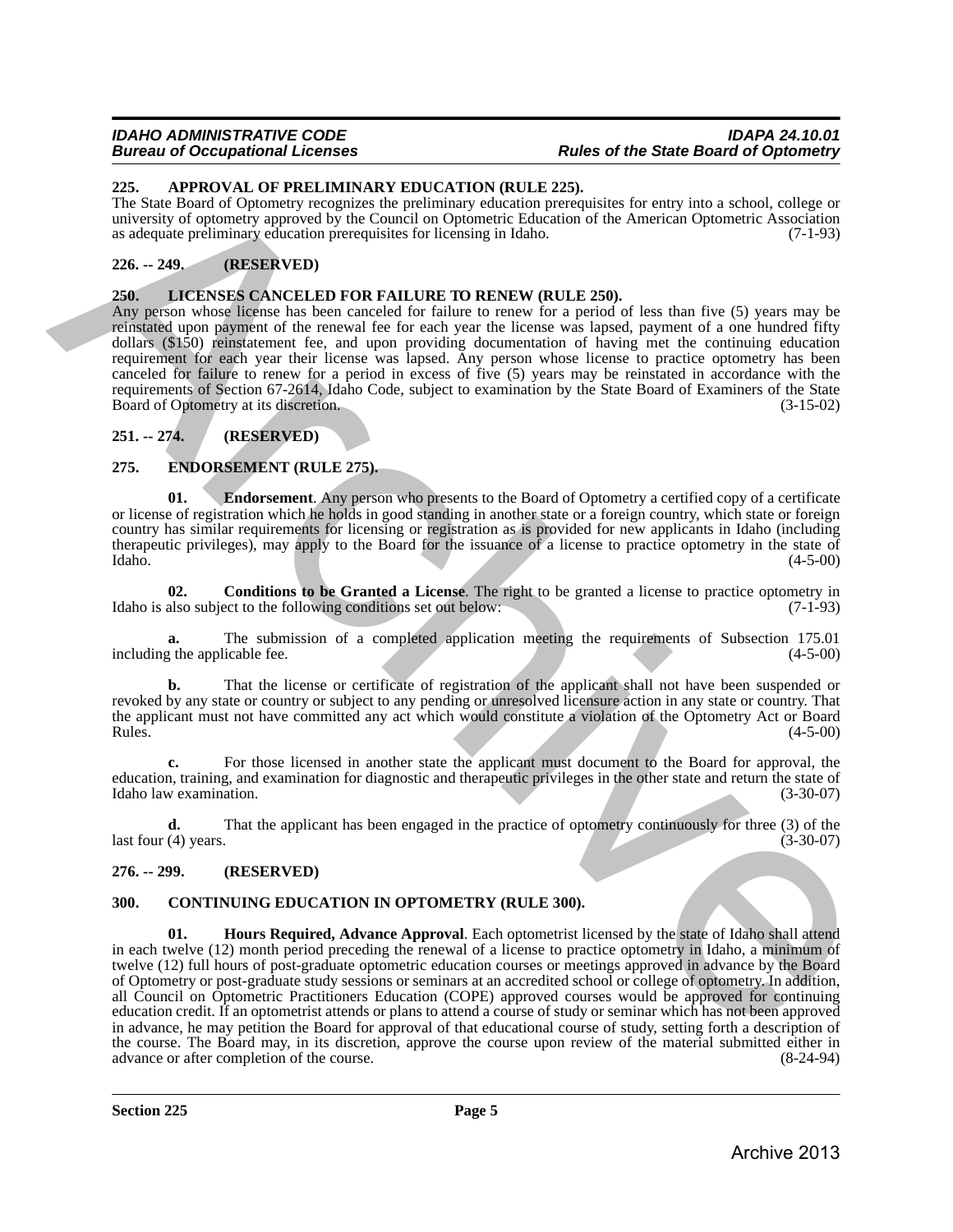<span id="page-5-6"></span>**02. Additional Hours Required to Use Therapeutic Pharmaceutical Agents**. Each optometrist licensed by the state of Idaho to use therapeutic pharmaceutical agents shall attend in each twelve (12) month period preceding the renewal of a license to practice optometry in Idaho, a minimum of six (6) additional full hours of postgraduate optometric courses or meetings approved in advance by the Board of Optometry or post-graduate study sessions or seminars at an accredited school or college of optometry. This six (6) hours of continuing education must be in courses involving ocular pharmacology and/or advanced ocular disease and are in addition to the twelve (12) hours of continuing education required under Subsection 300.01. (7-1-93) keene by the solutional Hours Required to Use Thermonite Planmacentical Agents Ench operatoric procedure and including the consense of a license of a license of a license of a license of a license of a license of a licens

<span id="page-5-8"></span>**03. Correspondence/Home Study Courses/Observation**. The Board allows credit for correspondence courses, individual home study and observation that is germane to the practice of optometry. No more than six (6) hours of continuing education shall be permitted each year in correspondence courses or other<br>continuing education obtained from "home study" courses or observation. (3-30-07) continuing education obtained from "home study" courses or observation.

<span id="page-5-12"></span>**04. Waiver of Requirements**. The Board of Optometry shall waive the continuing education requirement for the first license renewal after initial licensure. The Board of Optometry may, upon application, waive the requirements of this rule in cases involving illness, unusual circumstances interfering with the optometrist's ability to practice or inability to conform to the rules due to military duty.  $(3-15-02)$ ability to practice or inability to conform to the rules due to military duty.

<span id="page-5-11"></span>**05.** Renewal Application Form. Each licensed Idaho optometrist will be furnished a license renewal application form by the State Board of Optometry on which each optometrist shall attest on their annual license renewal application that they have satisfied the continuing education requirements. False attestation of satisfaction of the continuing education requirements on a renewal application shall subject the licensee to disciplinary action.

(3-20-04)

<span id="page-5-7"></span>**06.** Audit. The Board may conduct audits to confirm that the continuing education requirements have been met. In the event a licensee fails to provide the Board with acceptable documentation of the hours attested to on the renewal application, the license will not be renewed. (3-20-04) the renewal application, the license will not be renewed.

<span id="page-5-9"></span>**07. Documentation of Attendance**. It shall be necessary for each licensed Idaho optometrist to provide documentation verifying attendance or completion of continuing education by securing authorized signatures or other documentation from the course instructors, providers, or sponsoring institution substantiating any hours attended by the licensee. This documentation must be maintained by the licensee and provided upon request by the Board or its agent. (3-20-04)

<span id="page-5-10"></span>**08. Excess Hours**. Continuing education hours, not to exceed six (6) hours, accumulated during the twelve (12) months immediately preceding a license renewal may be applied toward meeting the continuing education requirement for the following license renewal. Excess hours may be used only during the next renewal period and may not be carried forward more than one (1) year. (3-30-07)

# <span id="page-5-0"></span>**301. -- 324. (RESERVED)**

# <span id="page-5-2"></span><span id="page-5-1"></span>**325. CODE OF ETHICS (RULE 325).**

<span id="page-5-5"></span>**01. Patient's Visual Welfare**. The licensed optometrist shall keep the patient's visual welfare uppermost in his consideration at all times and promote the best methods of care for the visual needs of mankind.

(7-1-93)

<span id="page-5-4"></span>**02. Confidentiality**. The optometrist shall preserve information concerning his patients in confidence and not release that information unless authorized by the patient. An optometrist may, however, supply information of an otherwise confidential or privileged nature when lawfully subpoenaed to testify at a deposition or hearing in any proceeding before the Board of Optometry, or at any other time and place ordered by a court of law. (7-1-93)

<span id="page-5-3"></span>**03. Conduct of Practice**. The optometrist shall conduct his practice in a dignified and professional manner and in keeping with the mode of practice of a professional person entrusted with the care of the health of citizens of this state and shall abide by the rulings of the Board of Optometry. (7-1-93) citizens of this state and shall abide by the rulings of the Board of Optometry.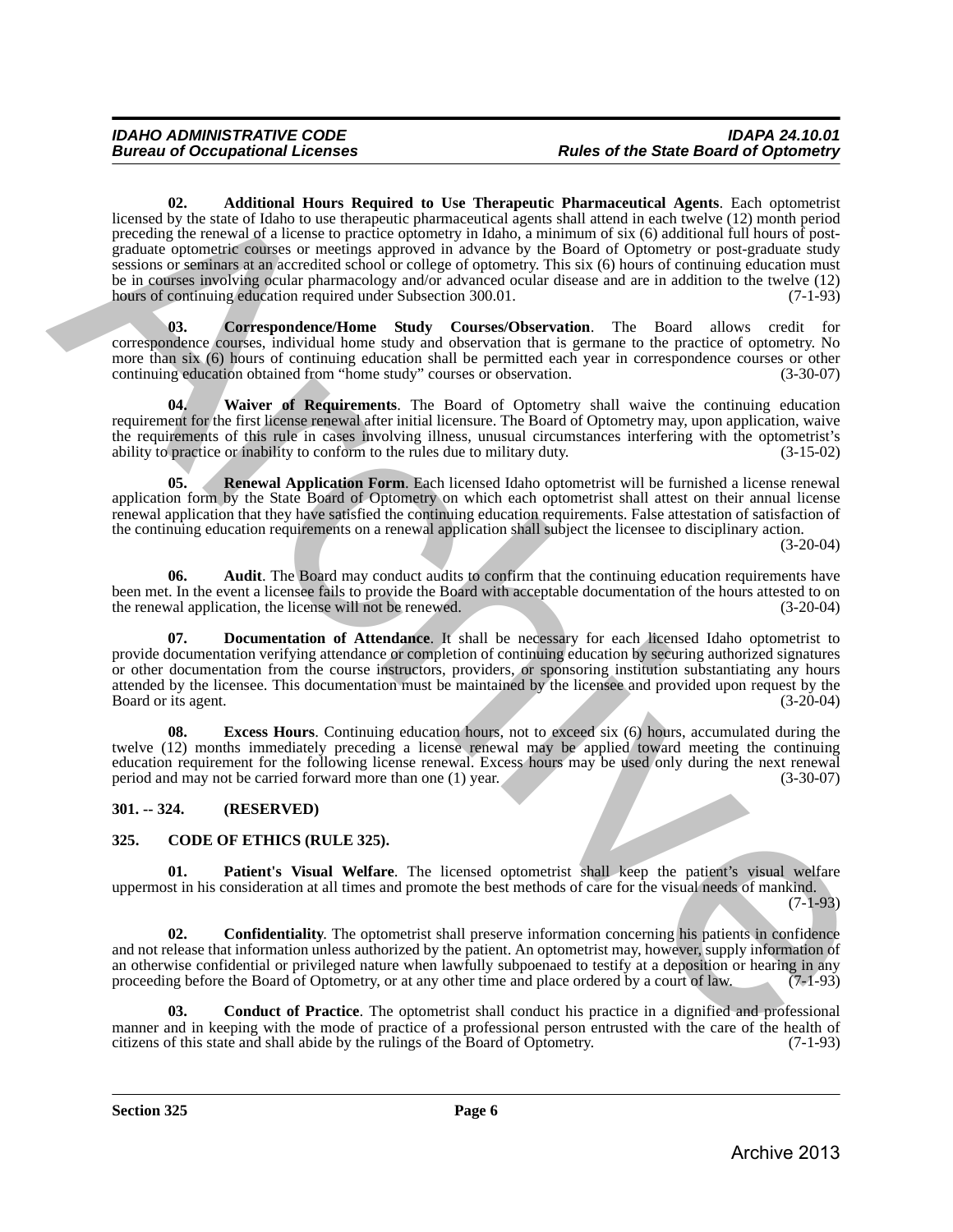<span id="page-6-2"></span>**04. Unprofessional Conduct**. In order to define what constitutes unprofessional conduct, the board certain prohibited actions. In conducting his practice, an optometrist must not:  $(3-30-07)$ sets forth certain prohibited actions. In conducting his practice, an optometrist must not:

**a.** Practice optometry in any manner other than as a professional person in an individual capacity, or in partnership with or associate with other licensed health care professionals. An optometrist may be a stock holder in and practice as a member of a professional service corporation with other licensed health care professionals as authorized by Title 54, Chapter 15, Idaho Code, but the optometrist must list his individual name as well as any name selected for the professional service corporation on any letterheads, telephone directories, office or building directories, or other places where the general public might be advised of the fact that the individual is practicing optometry, as required by these rules. (3-30-07) **EXECUTE CONFIDENTIAL CONFIDENTIAL CONFIDENTIAL CONFIDENTIAL CONFIDENTIAL CONFIDENTIAL CONFIDENTIAL CONFIDENTIAL CONFIDENTIAL CONFIDENTIAL CONFIDENTIAL CONFIDENTIAL CONFIDENTIAL CONFIDENTIAL CONFIDENTIAL CONFIDENTIAL CONF** 

**b.** Use either "Cappers" or "Steerers" or accept a split or divided fee for the purpose of obtaining patients or use solicitors or agents for the purpose of securing patients or conducting eye examinations or furnishing optometric services. (7-1-93) optometric services.

**c.** Allow his prescription files and records to be used by any unlicensed person, firm, or corporation ractice of optometry. (7-1-93) for the practice of optometry.

**d.** Fail to perform services for which fees have been received. (7-1-93)

**e.** File false reports of services performed or fees rendered. (7-1-93)

**f.** Permit the use of his name or professional title by or in conjunction with any person not an optometrist, or any firm, company, corporation or military association which illegally practices or in any manner holds himself or itself out to the public as being entitled to practice the profession of optometry when not licensed to do so under the law of Idaho or which uses the title "Optometric Services" in such a manner in advertising as to convey to the public the impression that the individual or corporation is entitled to practice optometry or furnish optometric advice or services when not so authorized by law. (7-1-93)

**g.** Enter into or continue in a contract, agreement, or understanding of any kind, or engage in any course of conduct with any person, firm or corporation, or their agents, whereby said optometrist expressly or<br>(7-1-93) impliedly agrees:

i. To refer the patient back to said person, firm, or corporation referring the patient for any subsequent receipt of ophthalmic material. (7-1-93) service or receipt of ophthalmic material.

ii. That if any patient is referred by any person, firm or corporation to the optometrist, the optometrist will refrain from supplying to the patient any ophthalmic materials.

**h.** Directly or indirectly give any person, association, firm or corporation, or their agents, anything of v benefit or value as consideration for the referral of any patient to said optometrist. (7-1-93) pecuniary benefit or value as consideration for the referral of any patient to said optometrist.

# <span id="page-6-0"></span>**326. -- 424. (RESERVED)**

# <span id="page-6-3"></span><span id="page-6-1"></span>**425. RULES DEFINING GROSS INCOMPETENCE (RULE 425).**

In order to protect the public, the Board of Optometry defines as "gross incompetence" any behavior or practice on the part of the licensed optometrist which demonstrates a lack of competence with respect to discharging professional obligations or duties which might result in injury or damage to a patient whether such injury or damage actually occurs or not and in particular, the Board defines as "gross incompetence" any of the following: (11-6-93) occurs or not and in particular, the Board defines as "gross incompetence" any of the following:

<span id="page-6-4"></span>**01. Failure to Meet Prevailing Standards**. Failure to meet prevailing standards, or willful rendering of substandard care, either individually or as part of a third party reimbursement agreement or by other agreement. (7-1-97)

<span id="page-6-5"></span>**02. Failure to Meet Prevailing Standards in the Referral of Any Patient Who Is Suffering From Any Apparent or Suspected Pathological Condition**. A failure to meet prevailing standards in the referral of any patient who is suffering from any apparent or suspected pathological condition to a person competent and licensed to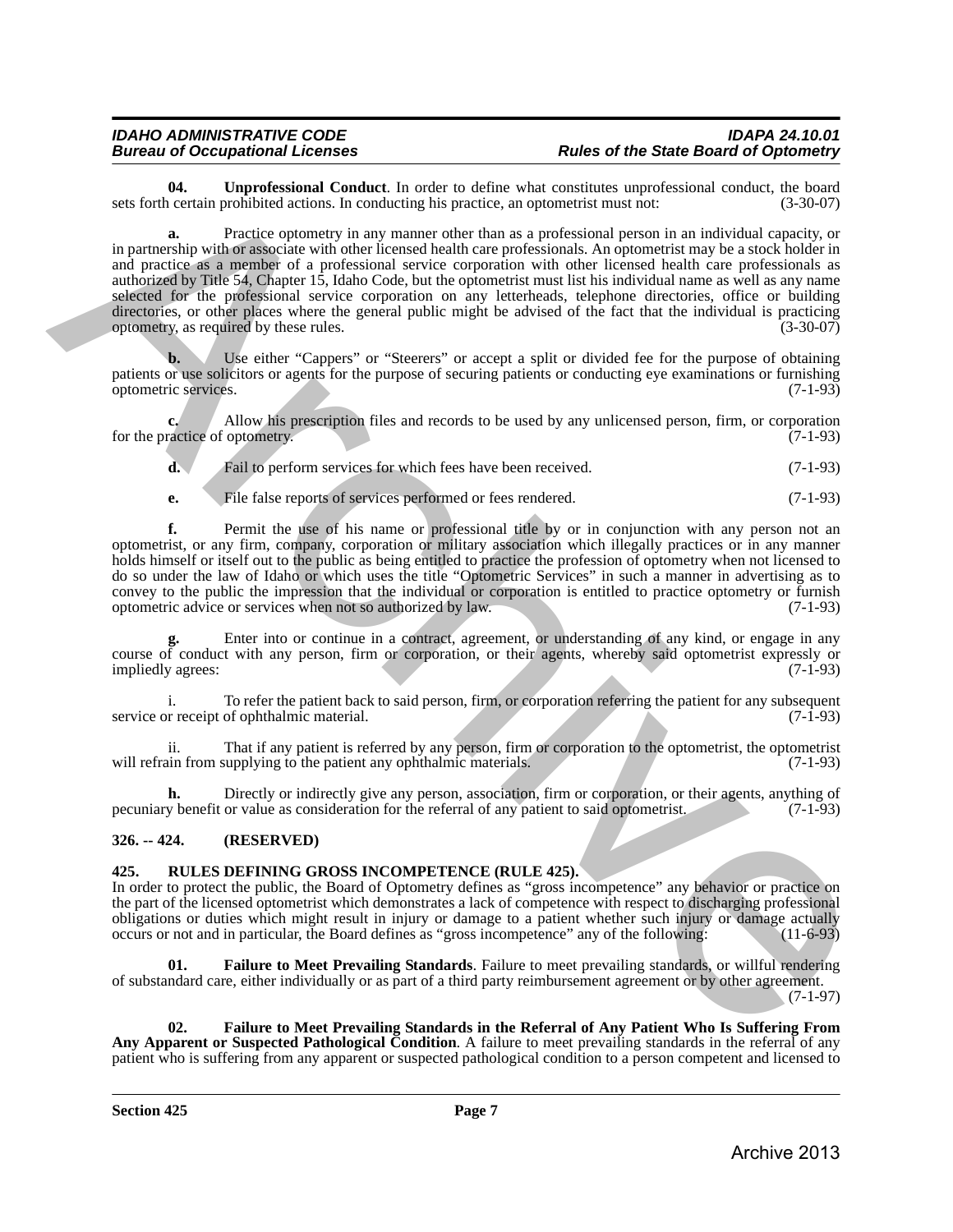properly treat or diagnose the condition. (7-1-93)

<span id="page-7-7"></span>**03. Employment of Techniques or Methods of Practice**. Employment of techniques or methods of practice in treating or prescribing for a patient when he does not have proper training in the technique or methods of practice. (7-1-93) practice. (7-1-93)

<span id="page-7-9"></span>**04. Failure to Advise Patient of Possible Danger When a Lens Not Meeting Impact Resistance Standards of F.D.A**. Failure to advise his patient of possible danger when a lens not meeting impact resistance standards of F.D.A. Regulation, Sec. 3.84,21 CFR, is provided for the patient. (7-1-93)

<span id="page-7-10"></span>**05.** Failure to Provide Follow-Up Care. Failure to provide follow-up care according to prevailing standards. (11-6-93) standards.  $(11-6-93)$ 

<span id="page-7-6"></span>**06. Displaying Gross Ignorance or Demonstrating Gross Inefficiency**. Displaying gross ignorance or demonstrating gross inefficiency in the care of a patient. (7-1-93)

<span id="page-7-12"></span>**07. Failure to Verify the Specifications of All Lenses**. Failure to verify the specifications of all lenses provided by him.

<span id="page-7-8"></span>**08. Failing to Perform Tests and Record Findings**. In the course of an examination of a patient, failure to perform tests and record findings in a manner consistent with prevailing standards of optometric care.

(11-6-93)

<span id="page-7-15"></span><span id="page-7-13"></span>**09. Using Pharmaceutical Agents**. Using pharmaceutical agents in the practice of optometry without having attended sufficient training programs or schools and acquiring the knowledge necessary to use the drugs in a<br>(11-6-93) competent manner.

**10. Illegal Prescription Sale, Administration, Distribution, or Use of Drugs**. Prescribing, selling, administering, distributing, giving, or using drugs legally classified. Prescribing, selling, administering, distributing, giving, or using drugs legally classified as a controlled substance or as an addictive or dangerous drug for other than accepted diagnostic or therapeutic purposes. (7-1-97) accepted diagnostic or therapeutic purposes. property and reduces the conditions of Meladia of Practice Inteplacement considers a theoretical interaction of the state of the state of the state of the state of the state of the state of the state of the state of the s

<span id="page-7-5"></span>**11. Disciplinary Action or Sanctions**. Disciplinary action or sanctions taken by another state, jurisdiction, peer review body or a professional association or society against an optometrist for acts or conduct similar to acts or conduct which would constitute grounds for action as defined under "Rules of the Idaho Board of Optometry." (7-1-97) Optometry." (7-1-97)

<span id="page-7-14"></span>12. **Sanitary Office**. Has failed to maintain sanitary office conditions, equipment, and use appropriate techniques and procedures. (7-1-97)

<span id="page-7-11"></span>**13. Failure to Release Prescription**. Failure to release either a spectacle or contact lens prescription as by Federal law. (3-29-10) required by Federal law.

# <span id="page-7-0"></span>**426. -- 449. (RESERVED)**

### <span id="page-7-1"></span>**450. CONTENTS OF PRESCRIPTION (RULE 450).**

Every prescription written or issued by an optometrist practicing in Idaho shall contain at least the following information: (7-1-93) information: (7-1-93)

<span id="page-7-4"></span><span id="page-7-2"></span>**01. Prescription for Spectacles**. Prescriptions for spectacles must contain the following: (7-1-93)

**a.** Sphere, cylinder, axis, prism power and additional power, if applicable; and (3-30-07)

**b.** The standard expiration date of the prescription must be at least one (1) year from date the ion was originally issued.  $(3-29-10)$ prescription was originally issued.

<span id="page-7-3"></span>**02. All Prescriptions for Rigid Contact Lenses**. All prescriptions for rigid contact lenses must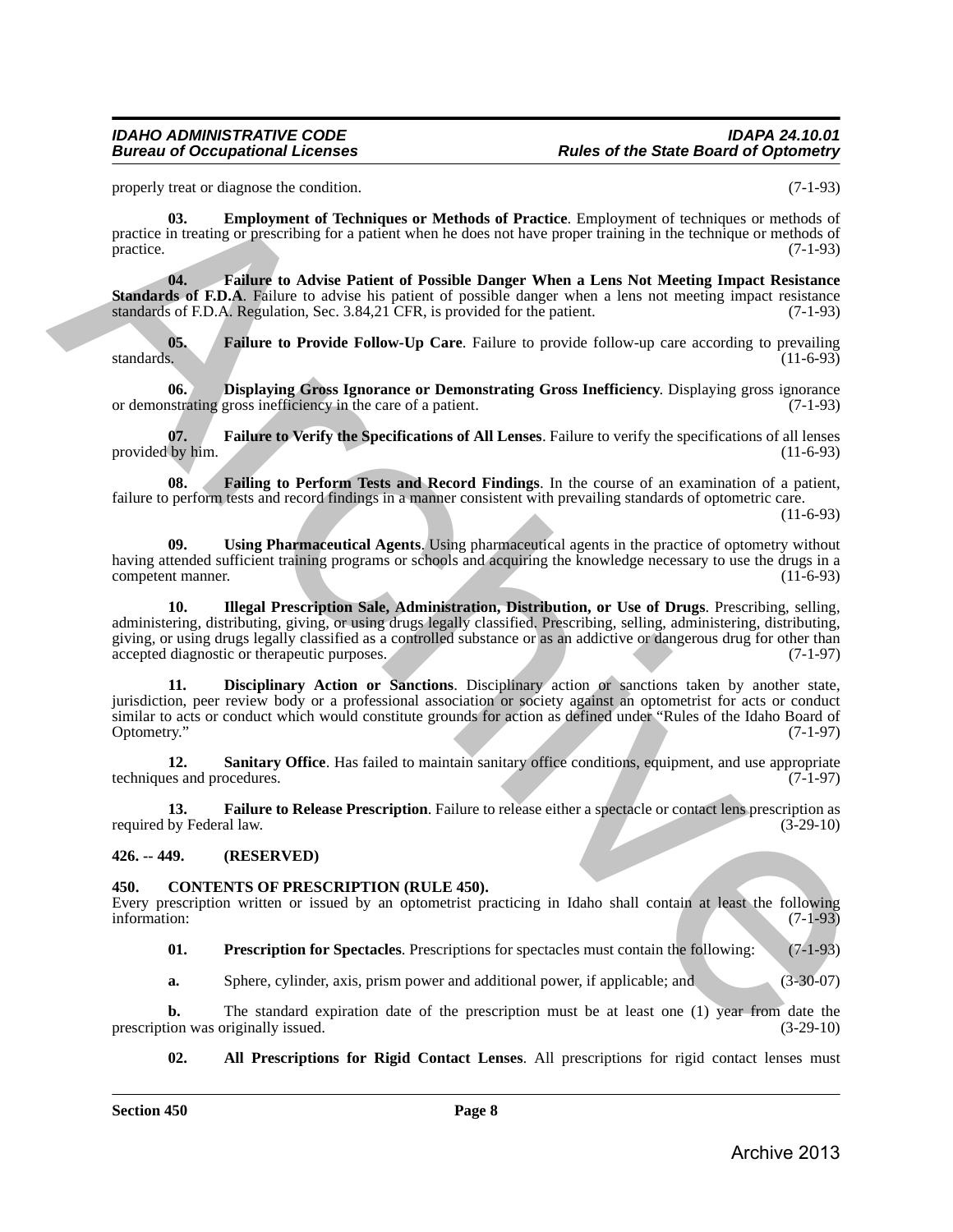|                                                                                                                                                                                                                                                                                                                                                                                                                                                                                                                                                                                                                                                                                                                                                                                 |                                   | contain at least the following information:                                                                                                                                                                                                                                                                                                                                                                                      | $(7-1-93)$  |  |
|---------------------------------------------------------------------------------------------------------------------------------------------------------------------------------------------------------------------------------------------------------------------------------------------------------------------------------------------------------------------------------------------------------------------------------------------------------------------------------------------------------------------------------------------------------------------------------------------------------------------------------------------------------------------------------------------------------------------------------------------------------------------------------|-----------------------------------|----------------------------------------------------------------------------------------------------------------------------------------------------------------------------------------------------------------------------------------------------------------------------------------------------------------------------------------------------------------------------------------------------------------------------------|-------------|--|
|                                                                                                                                                                                                                                                                                                                                                                                                                                                                                                                                                                                                                                                                                                                                                                                 | a.                                | Base curve;                                                                                                                                                                                                                                                                                                                                                                                                                      | $(7-1-93)$  |  |
|                                                                                                                                                                                                                                                                                                                                                                                                                                                                                                                                                                                                                                                                                                                                                                                 | b.                                | Peripheral curve or curves including width;                                                                                                                                                                                                                                                                                                                                                                                      | $(7-1-93)$  |  |
|                                                                                                                                                                                                                                                                                                                                                                                                                                                                                                                                                                                                                                                                                                                                                                                 | c.                                | Overall diameter;                                                                                                                                                                                                                                                                                                                                                                                                                | $(7-1-93)$  |  |
|                                                                                                                                                                                                                                                                                                                                                                                                                                                                                                                                                                                                                                                                                                                                                                                 | d.                                | Optical zone diameter;                                                                                                                                                                                                                                                                                                                                                                                                           | $(7-1-93)$  |  |
|                                                                                                                                                                                                                                                                                                                                                                                                                                                                                                                                                                                                                                                                                                                                                                                 | e.                                | Power; and                                                                                                                                                                                                                                                                                                                                                                                                                       | $(3-30-07)$ |  |
|                                                                                                                                                                                                                                                                                                                                                                                                                                                                                                                                                                                                                                                                                                                                                                                 | $f_{\cdot}$<br>medical condition. | The standard expiration date of the prescription must be at least one (1) year from date the<br>prescription was originally issued. A shorter prescription period may be allowed when based upon a documented                                                                                                                                                                                                                    | $(3-29-10)$ |  |
|                                                                                                                                                                                                                                                                                                                                                                                                                                                                                                                                                                                                                                                                                                                                                                                 | 03.                               | All Prescriptions for Soft Contact Lenses. All prescriptions for soft contact lenses must contain<br>at least the following information:                                                                                                                                                                                                                                                                                         | $(7-1-93)$  |  |
|                                                                                                                                                                                                                                                                                                                                                                                                                                                                                                                                                                                                                                                                                                                                                                                 | a.                                | Lens manufacturer or "brand" name;                                                                                                                                                                                                                                                                                                                                                                                               | $(7-1-93)$  |  |
|                                                                                                                                                                                                                                                                                                                                                                                                                                                                                                                                                                                                                                                                                                                                                                                 | b.                                | Series or base curve;                                                                                                                                                                                                                                                                                                                                                                                                            | $(7-1-93)$  |  |
|                                                                                                                                                                                                                                                                                                                                                                                                                                                                                                                                                                                                                                                                                                                                                                                 | c.                                | Power;                                                                                                                                                                                                                                                                                                                                                                                                                           | $(7-1-93)$  |  |
|                                                                                                                                                                                                                                                                                                                                                                                                                                                                                                                                                                                                                                                                                                                                                                                 | d.                                | Diameter, if applicable;                                                                                                                                                                                                                                                                                                                                                                                                         | $(7-1-93)$  |  |
|                                                                                                                                                                                                                                                                                                                                                                                                                                                                                                                                                                                                                                                                                                                                                                                 | е.                                | Color, if applicable; and                                                                                                                                                                                                                                                                                                                                                                                                        | $(7-1-93)$  |  |
|                                                                                                                                                                                                                                                                                                                                                                                                                                                                                                                                                                                                                                                                                                                                                                                 | f.                                | The standard expiration date of the prescription is one (1) year from date the prescription was<br>originally issued. A shorter prescription period may be allowed when based upon a documented medical condition.                                                                                                                                                                                                               | $(3-29-10)$ |  |
|                                                                                                                                                                                                                                                                                                                                                                                                                                                                                                                                                                                                                                                                                                                                                                                 | $451. - 474.$                     | (RESERVED)                                                                                                                                                                                                                                                                                                                                                                                                                       |             |  |
|                                                                                                                                                                                                                                                                                                                                                                                                                                                                                                                                                                                                                                                                                                                                                                                 | 475.                              | PATIENTS RECORDS (RULE 475).                                                                                                                                                                                                                                                                                                                                                                                                     |             |  |
| 01.<br>Optometrist Shall Keep a Complete Record of All Patients Examined. Every optometrist<br>practicing in the state of Idaho shall keep a complete record of all patients examined by him or for whom he has<br>adapted optical accessories, including copies of prescriptions issued to the patient and copies of statements of charges<br>delivered or provided to the patient. All such records shall be maintained in an orderly and accessible manner and<br>place and shall be maintained for at least five (5) years following the optometrist's last professional contact with the<br>patient. Failure to maintain such records is deemed to be unprofessional conduct and constitutes gross incompetence<br>$(7-1-93)$<br>in the handling of the patient's affairs. |                                   |                                                                                                                                                                                                                                                                                                                                                                                                                                  |             |  |
|                                                                                                                                                                                                                                                                                                                                                                                                                                                                                                                                                                                                                                                                                                                                                                                 | 02.                               | <b>Prescription Files.</b> The prescription files and all records pertaining to the practice of optometry<br>shall be maintained as the sole property of the optometrist and not be distributed to any unlicensed person except as<br>required by law or when lawfully subpoenaed in a criminal or civil proceeding in court, or subpoenaed for<br>presentation at a deposition or hearing authorized by the Board of Optometry. | $(7-1-93)$  |  |
|                                                                                                                                                                                                                                                                                                                                                                                                                                                                                                                                                                                                                                                                                                                                                                                 | 476. -- 499.                      | (RESERVED)                                                                                                                                                                                                                                                                                                                                                                                                                       |             |  |
|                                                                                                                                                                                                                                                                                                                                                                                                                                                                                                                                                                                                                                                                                                                                                                                 | 500.                              | PRECEPTORSHIP PROGRAM (RULE 500).<br>An optometrist may use a student of optometry in his office under his direct supervision for educational purposes.                                                                                                                                                                                                                                                                          | $(7-1-93)$  |  |

<span id="page-8-9"></span>

| Lens manufacturer or "brand" name; | $(7-1-93)$ |
|------------------------------------|------------|
| Series or base curve;              | $(7-1-93)$ |
| Power:                             | $(7-1-93)$ |
| Diameter, if applicable;           | $(7-1-93)$ |
| Color, if applicable; and          | $(7-1-93)$ |
|                                    |            |

# <span id="page-8-0"></span>**451. -- 474. (RESERVED)**

# <span id="page-8-6"></span><span id="page-8-5"></span><span id="page-8-1"></span>**475. PATIENTS RECORDS (RULE 475).**

# <span id="page-8-7"></span><span id="page-8-2"></span>**476. -- 499. (RESERVED)**

### <span id="page-8-8"></span><span id="page-8-3"></span>**500. PRECEPTORSHIP PROGRAM (RULE 500).**

<span id="page-8-4"></span>**501. -- 524. (RESERVED)**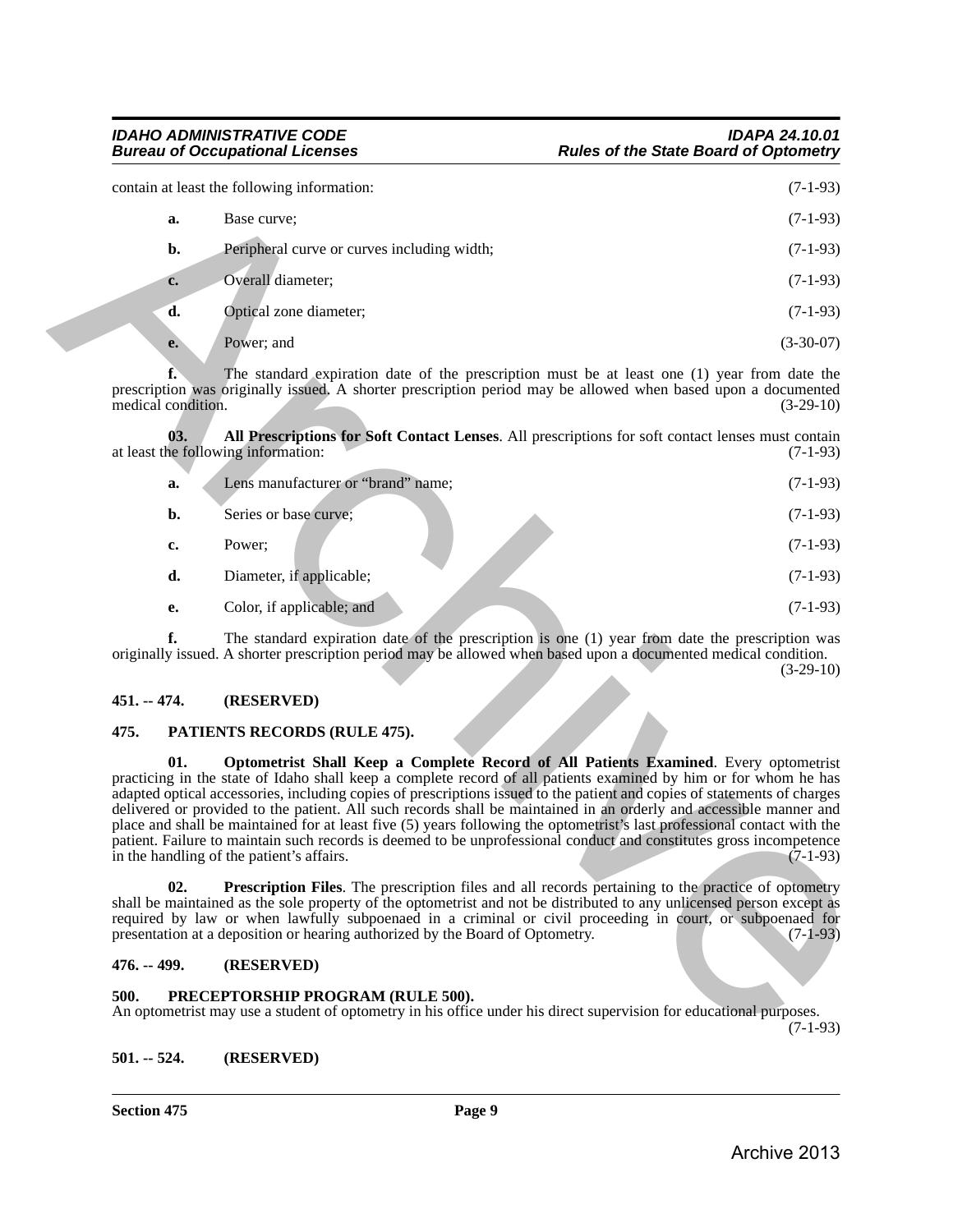### <span id="page-9-14"></span><span id="page-9-13"></span><span id="page-9-12"></span><span id="page-9-1"></span><span id="page-9-0"></span>**525. GENERAL RULES (RULE 525).**

| 525.          |     | <b>GENERAL RULES (RULE 525).</b>                                                                                                                                                                                                                                                                                                                                                                                                                                                                      |             |
|---------------|-----|-------------------------------------------------------------------------------------------------------------------------------------------------------------------------------------------------------------------------------------------------------------------------------------------------------------------------------------------------------------------------------------------------------------------------------------------------------------------------------------------------------|-------------|
|               | 01. | Engaging as an Advisor or Staff Optometrist. An optometrist may be engaged as an advisor for<br>or be engaged as a staff optometrist for an administrator for:                                                                                                                                                                                                                                                                                                                                        | $(7-1-93)$  |
|               | a.  | Industrial plants where industrial vision programs are being, or have been instituted.                                                                                                                                                                                                                                                                                                                                                                                                                | $(7-1-93)$  |
| government.   | b.  | Health programs sponsored or funded by any agency or municipal county, state or federal                                                                                                                                                                                                                                                                                                                                                                                                               | $(7-1-93)$  |
|               | c.  | Research organizations or educational institutions.                                                                                                                                                                                                                                                                                                                                                                                                                                                   | $(7-1-93)$  |
|               | d.  | Insurance companies.                                                                                                                                                                                                                                                                                                                                                                                                                                                                                  | $(7-1-93)$  |
|               | e.  | Hospitals.                                                                                                                                                                                                                                                                                                                                                                                                                                                                                            | $(7-1-93)$  |
|               | f.  | Ophthalmologists.                                                                                                                                                                                                                                                                                                                                                                                                                                                                                     | $(7-1-93)$  |
|               |     | Corporations where the optometrist's full time is engaged by the corporation to care for the visual<br>needs of the employees of such corporation and their families.                                                                                                                                                                                                                                                                                                                                 | $(7-1-93)$  |
|               | 02. | Professional Responsibilities. Provided, however, that in acting in the capacity of consultant,<br>advisor, or staff optometrists, the optometrist shall at all times remain cognizant of his professional responsibilities<br>and shall with demeanor, decorum and determination retain his right of independent professional judgment and title<br>in all situations and circumstances and in a manner similar to that which he would exercise if he were engaged in<br>practice in his own office. | $(7-1-93)$  |
| $526. - 574.$ |     | (RESERVED)                                                                                                                                                                                                                                                                                                                                                                                                                                                                                            |             |
| 575.          |     | FEES (RULE 575).                                                                                                                                                                                                                                                                                                                                                                                                                                                                                      |             |
|               | 01. | Annual Renewal Fee. Annual renewal fee for license - seventy-five dollars (\$75).                                                                                                                                                                                                                                                                                                                                                                                                                     | $(7-1-97)$  |
|               | 02. | Annual Optometry Fund Fee. Annual optometry fund fee - seventy-five dollars (\$75).                                                                                                                                                                                                                                                                                                                                                                                                                   | $(7-1-97)$  |
|               | 03. | License Application Fee. License application fee - one hundred dollars (\$100).                                                                                                                                                                                                                                                                                                                                                                                                                       | $(7-1-93)$  |
|               | 04. | Certificate to Obtain and Use Pharmaceutical Agents Fee. Certificate to obtain and use<br>pharmaceutical agents fee - ten dollars (\$10).                                                                                                                                                                                                                                                                                                                                                             | $(3-30-01)$ |
| $576. - 599.$ |     | (RESERVED)                                                                                                                                                                                                                                                                                                                                                                                                                                                                                            |             |
| 600.          |     | BOARD CERTIFICATION OF OPTOMETRIST AUTHORIZED TO OBTAIN AND USE<br>PHARMACEUTICAL AGENTS (RULE 600).                                                                                                                                                                                                                                                                                                                                                                                                  |             |
|               | 01. | The Right to Obtain and Use Topically Applied Diagnostic Pharmaceutical Agents. The right<br>to obtain and use topically applied diagnostic pharmaceutical agents for use in diagnosis of another in the practice of<br>optometry as defined by Section 54-1501, Idaho Code, is subject to the following conditions set out below: (7-1-93)                                                                                                                                                           |             |
|               | a.  | Optometrists who have obtained a certificate from the Board of Optometry authorizing them to<br>obtain and use topically applied diagnostic pharmaceutical agents shall obtain, from pharmacists licensed by the state<br>of Idaho, or from any other source, and use only those agents listed below:                                                                                                                                                                                                 | $(7-1-93)$  |
|               |     |                                                                                                                                                                                                                                                                                                                                                                                                                                                                                                       |             |

<span id="page-9-11"></span><span id="page-9-10"></span><span id="page-9-9"></span><span id="page-9-8"></span><span id="page-9-7"></span><span id="page-9-6"></span><span id="page-9-5"></span><span id="page-9-4"></span><span id="page-9-3"></span><span id="page-9-2"></span>i. Anesthetics: (7-1-93)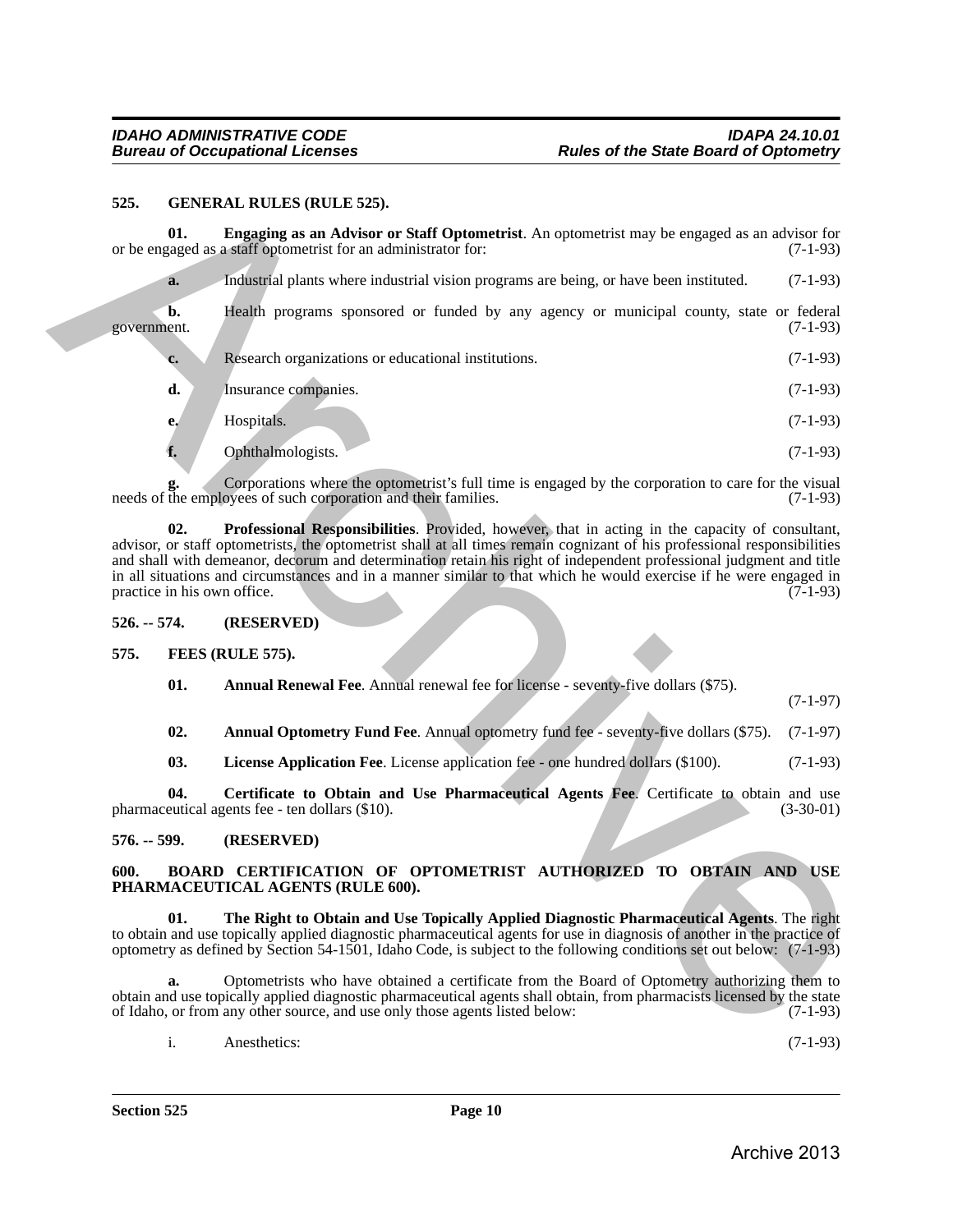| (1)                                | Proparacaine 0.5%;                                                                                                                                                                                                                                                                                                                                                                                                                                                                                  | $(7-1-93)$  |
|------------------------------------|-----------------------------------------------------------------------------------------------------------------------------------------------------------------------------------------------------------------------------------------------------------------------------------------------------------------------------------------------------------------------------------------------------------------------------------------------------------------------------------------------------|-------------|
| (2)                                | Tetracaine 0.5%;                                                                                                                                                                                                                                                                                                                                                                                                                                                                                    | $(7-1-93)$  |
| (3)                                | Benoxinate 0.4% c fluorescein.                                                                                                                                                                                                                                                                                                                                                                                                                                                                      | $(7-1-93)$  |
| ii.                                | Cycloplegics:                                                                                                                                                                                                                                                                                                                                                                                                                                                                                       | $(7-1-93)$  |
| (1)                                | Tropicamide 0.5%;                                                                                                                                                                                                                                                                                                                                                                                                                                                                                   | $(7-1-93)$  |
| (2)                                | Cyclopentolate 0.5%;                                                                                                                                                                                                                                                                                                                                                                                                                                                                                | $(7-1-93)$  |
| (3)                                | Atropine 0.5%.                                                                                                                                                                                                                                                                                                                                                                                                                                                                                      | $(7-1-93)$  |
| iii.                               | <b>Mydriasis Reversal Agents:</b>                                                                                                                                                                                                                                                                                                                                                                                                                                                                   | $(7-1-93)$  |
| (1)                                | Dapiprazole HCl 0.5%.                                                                                                                                                                                                                                                                                                                                                                                                                                                                               | $(7-1-93)$  |
| b.<br>requirements set out below:. | The Board of Optometry shall issue a certificate to obtain and use the diagnostic drugs specifically<br>identified and listed in this rule to any optometrist licensed to practice in Idaho who complies with both the minimum<br>educational requirements in the subject of general and ocular pharmacology and the minimum continuing educational                                                                                                                                                 | $(7-1-93)$  |
| i.                                 | Each optometrist certified to obtain and use topically applied pharmaceutical agents shall have<br>completed courses totaling fifty-five (55) hours of actual classroom instruction in general and ocular pharmacology<br>and emergency medical care given by an institution approved by the Council on Post Secondary Accreditation of the<br>U.S. Department of Education or an instructor accredited and employed by such institution and which have been<br>approved by the Board of Optometry. | $(7-1-93)$  |
| ii.                                | Each optometrist certified to obtain and use topically applied pharmaceutical agents shall also have<br>completed a refresher course in cardiopulmonary resuscitation (CPR), emergency medical care provided by the<br>Emergency Medical Services Bureau, or equivalent program either approved or provided by the Board of Optometry,<br>within a two (2) year period preceding issuance of the certificate by the Board of Optometry.                                                             | $(7-1-93)$  |
| iii.                               | In order to maintain the certificate issued by the Board, each certified optometrist must complete a<br>refresher course in emergency medical care described in Subsection 600.01.b.ii. above once during each two (2) year<br>period following certification and shall list and describe the course attended and the dates of attendance upon a<br>license renewal application form filed pursuant to Section 300.                                                                                 | $(7-1-93)$  |
| c.<br>this rule.                   | In order to implement this rule, the Board of Optometry may designate and approve courses of<br>instruction given by those institutions or instructors described in Subsection 600.01.b.i. above which may be<br>necessary to provide practicing optometrists who have received less than fifty-five (55) hours of actual classroom<br>instruction in general and ocular pharmacology in optometry school with the opportunity to meet the requirements of                                          | $(7-1-93)$  |
| 02.                                | The Right to Prescribe, Administer and Dispense Therapeutic Pharmaceutical Agents. The<br>right to prescribe, administer and dispense therapeutic pharmaceutical agents in the practice of optometry as defined<br>by Section 54-1501, Idaho Code, is subject to the following conditions set out below:                                                                                                                                                                                            | $(11-6-93)$ |
| a.                                 | Optometrists who have obtained a certificate from the Board of Optometry authorizing them to<br>prescribe, administer and dispense therapeutic pharmaceutical agents shall obtain, from pharmacists licensed by the<br>State of Idaho, or from any other source, and use only those agents listed below:                                                                                                                                                                                            | $(11-6-93)$ |
| i.                                 | All medications for use in the treatment of the human eye and/or eyelid.                                                                                                                                                                                                                                                                                                                                                                                                                            | $(7-1-97)$  |
|                                    |                                                                                                                                                                                                                                                                                                                                                                                                                                                                                                     |             |

<span id="page-10-0"></span>

|  | All medications for use in the treatment of the human eye and/or eyelid. |  | $(7-1-97)$ |
|--|--------------------------------------------------------------------------|--|------------|
|--|--------------------------------------------------------------------------|--|------------|

ii. All over-the-counter agents. (11-6-93)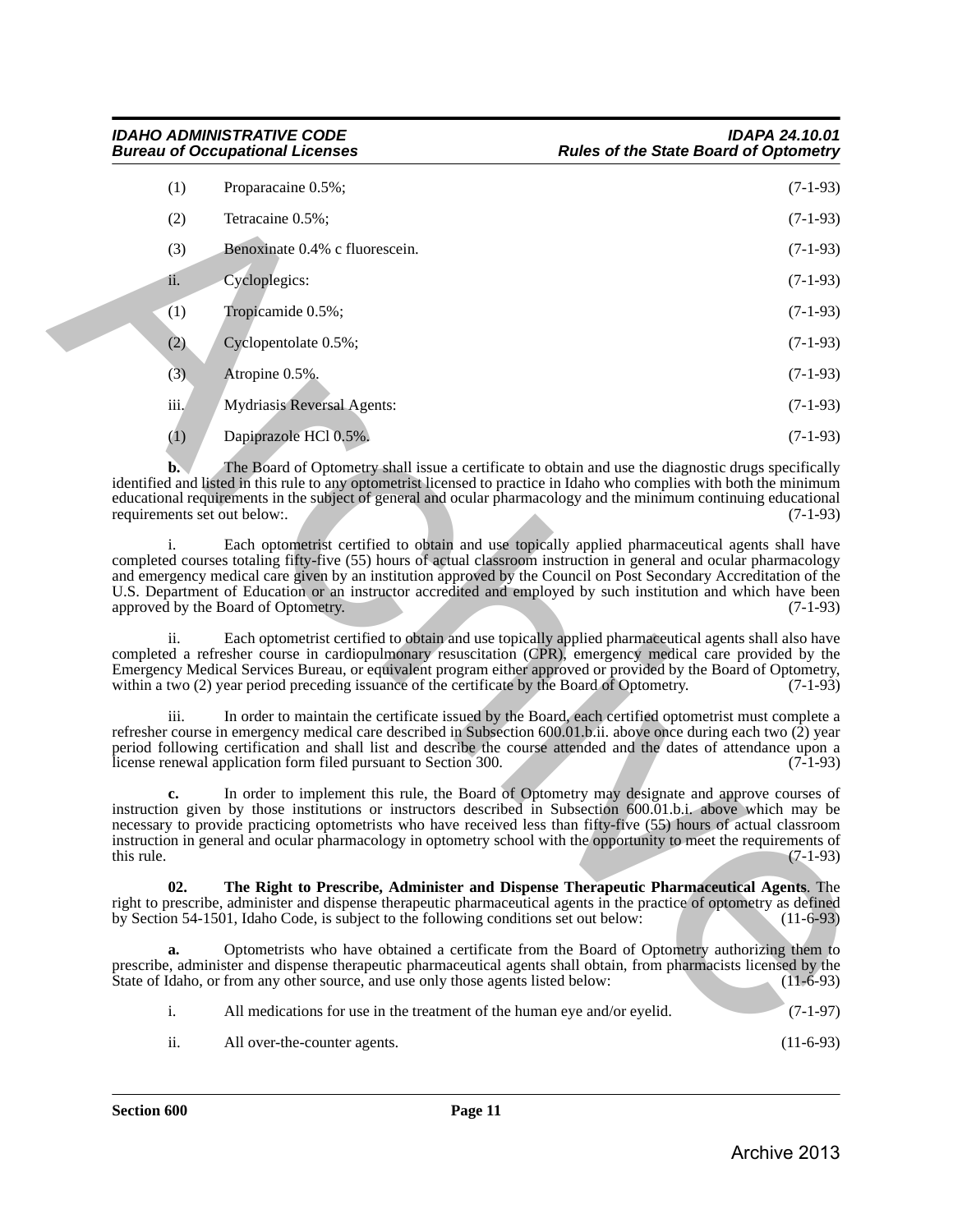iii. Such other therapeutic pharmaceutical agents as may be approved by the Board of Optometry.  $(11-6-93)$ 

**b.** The Board of Optometry shall issue a certificate to prescribe, administer and dispense the therapeutic medications to any optometrist licensed to practice in Idaho who complies with Subsection 600.01 and both the minimum educational and clinical experience requirements in the subject of ocular pharmacology and therapeutics and the minimum continuing educational requirements set out below: (7-1-97) therapeutics and the minimum continuing educational requirements set out below:

i. Completion of a minimum of one hundred (100) hours of actual classroom and clinical instruction in ocular pharmacology and therapeutics courses given by an institution or organization approved by the Council on Post-Secondary Accreditation of the U.S. Department of Education, or an Instructor employed by such institution, which have been approved by the Board of Optometry. (7-1-93)

ii. Successful passage of the "Treatment and Management of Ocular Diseases" section of the optometrist examination approved by the Association of Regulatory Boards of Optometry, Inc. (ARBO). (3-30-01)

# <span id="page-11-0"></span>**601. -- 624. (RESERVED)**

# <span id="page-11-1"></span>**625. RULEMAKING HISTORY PRIOR TO JULY, 1993 (RULE 625).**

As Amended July 30, 1978 As Amended March 16, 1981 As Amended January 7, 1982 As Amended February 1, 1985 Effective February 20, 1985 As Amended March 13, 1987 Effective March 30, 1987 Subsection 600.02. Adopted Emergency Effective September 1, 1987 Readopted January 11, 1988 Adopted by Emergency February 25, 1991, Effective March 18, l99l As Amended February 21, 1992 Effective March 12, 1992 (7-1-93) ii. Such other theoretical phonons and algorith is now be approved by the fluoritor (1) (40-93)<br>the<br>papel is modellicated to consecute the particular contribution of the<br>papel is consecuted to the papel of the consecutiv

# <span id="page-11-2"></span>**626. -- 999. (RESERVED)**